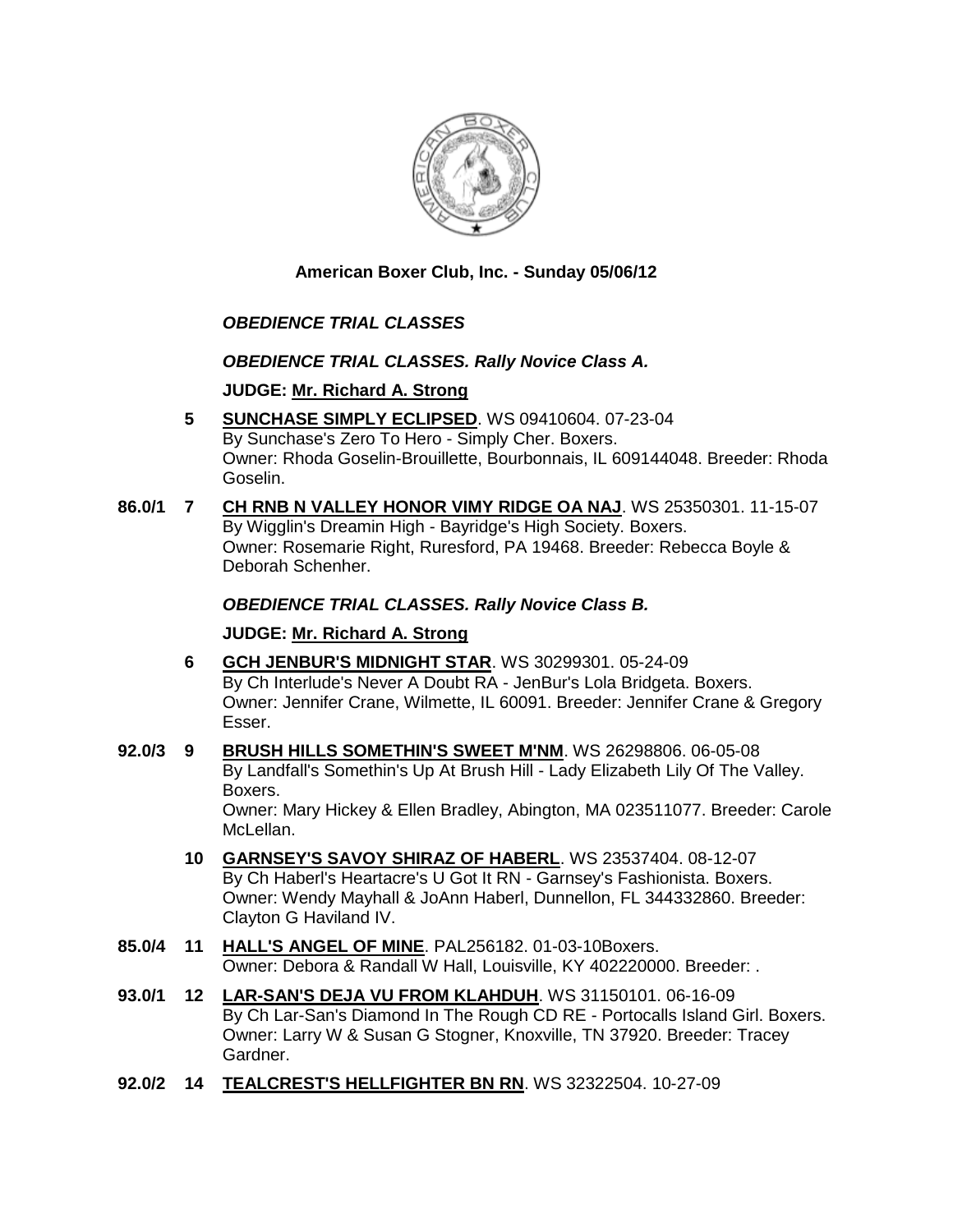By Ch TealCrest's Luck Of The Irish - Miro-TealCrests Whats Ur Name. Boxers. Owner: Jennifer & Todd Graham, Kennesaw, GA 30152. Breeder: Jill Hootman & Robin Kennedy.

**15 [SHAEWARD'S CLASSIC ROGUE AT WILKY](http://www.infodog.com/files/bdogrsl1.prg;makc=WS%2033032502;mdog=Shaeward_s_Classic_Rogue_At_Wilky;wins=all)**. WS 33032502. 12-28-09 By Anos Broncin Jon E Come Lately - Shaeward Arrives By Windstorm. Boxers. Owner: Loretta L & Todd Wilkerson, Bloomington, IN 474089379. Breeder: Alisha Mobley. (Cheryl Cates, Agent).

### *OBEDIENCE TRIAL CLASSES. Rally Advanced Class B.*

### **JUDGE: [Mr. Richard A. Strong](http://www.infodog.com/judges/2197/juddat.htm)**

- **87.0/2 17 [ANJA VON WALDSTADT CDX RE MX MXJ OF](http://www.infodog.com/files/bdogrsl1.prg;makc=WS%2020480303;mdog=Anja_Von_Waldstadt_CDX_RE_MX_MXJ_OF;wins=all)**. WS 20480303. 01-04-07 By Arames Vom Messingsberg - Josephine Von Bachbett VCD2 UD RE MX MXJ. Boxers. Owner: Renee Fulcer, Rockford, IL 61101. Breeder: Renee Fulcer.
- **75.0/3 18 [VALENTE'S SHOT IN THE DARK RN BN](http://www.infodog.com/files/bdogrsl1.prg;makc=WS%2034076405;mdog=Valente_s_Shot_In_The_Dark_RN_BN;wins=all)**. WS 34076405. 04-27-10 By Ch Haberl's Heart Acre Bluesman BN RE CD - Savage's Frolicsome Angel. Boxers.

Owner: Michele Valente, Oviedo, FL 32765. Breeder: Stacey Savage.

**99.0/1 19 [SEMPER FI STEALING HOME CDX RE NA NAJ NAP NJP](http://www.infodog.com/files/bdogrsl1.prg;makc=WS%2001295804;mdog=Semper_Fi_Stealing_Home_CDX_RE_NA_NAJ_NAP_NJP;wins=all)**. WS 01295804. 07- 17-02

By Ch Southgate's Judgement Day CD AX AXJ - Semper Fi Bryan's Song. Boxers.

Owner: Dena M Hudson & Claudia Clifton, Marietta, GA 30062. Breeder: Claudia & Mike Clifton.

# *OBEDIENCE TRIAL CLASSES. Rally Excellent Class A.*

#### **JUDGE: [Ms. Patricia A. Strong](http://www.infodog.com/judges/19096/juddat.htm)**

- **JUDG 20 [SUNCHASE'S SIMPLY SPECIAL NEVA RA](http://www.infodog.com/files/bdogrsl1.prg;makc=WS%2028777103;mdog=Sunchase_s_Simply_Special_Neva_RA;wins=all)**. WS 28777103. 12-03-08 By Ch KG Halcyon Fire King - Sunchase Simply Eclipsed. Boxers. Owner: Brenda Staley, Monrovia, IN 46157. Breeder: Rhoda Goselin.
- **JUDG 21 [PRIZMS TAZMANIAN DEVILFIRE RA AX AXJ OF](http://www.infodog.com/files/bdogrsl1.prg;makc=WS%2025804205;mdog=Prizms_Tazmanian_DevilFire_RA_AX_AXJ_OF;wins=all)**. WS 25804205. 03-12-08 By GCH Amity Halls All About Me RN - Prizms Stolen Jewel. Boxers. Owner: Robyn Ginther, Walnutport, PA 18088. Breeder: Carla Amsdell.
- **90.0/1 22 [VALLEY'S BOLD KNIGHT AX AXJ NF RA](http://www.infodog.com/files/bdogrsl1.prg;makc=WS%2013383301;mdog=Valley_s_Bold_Knight_AX_AXJ_NF_RA;wins=all)**. WS 13383301. 05-31-05 By Ch Summer's Blackjack Of Shadigee - Magic In Paradise AX AXJ. Boxers. Owner: Rosemarie Right, Royesboro, PA 19468. Breeder: Rosemarie Right.
- **JUDG 23 [STALEY'S BRIAN BOSWORTH RA](http://www.infodog.com/files/bdogrsl1.prg;makc=PAL203128;mdog=Staley_s_Brian_Bosworth_RA;wins=all)**. PAL203128. 01-27-08Boxers. Owner: Charles & Brenda Staley, Monrovia, IN 46157. Breeder: .

### *OBEDIENCE TRIAL CLASSES. Rally Excellent Class B.*

#### **JUDGE: [Ms. Patricia A. Strong](http://www.infodog.com/judges/19096/juddat.htm)**

**76.0/2 17 [ANJA VON WALDSTADT CDX RE MX MXJ OF](http://www.infodog.com/files/bdogrsl1.prg;makc=WS%2020480303;mdog=Anja_Von_Waldstadt_CDX_RE_MX_MXJ_OF;wins=all)**. WS 20480303. 01-04-07 By Arames Vom Messingsberg - Josephine Von Bachbett VCD2 UD RE MX